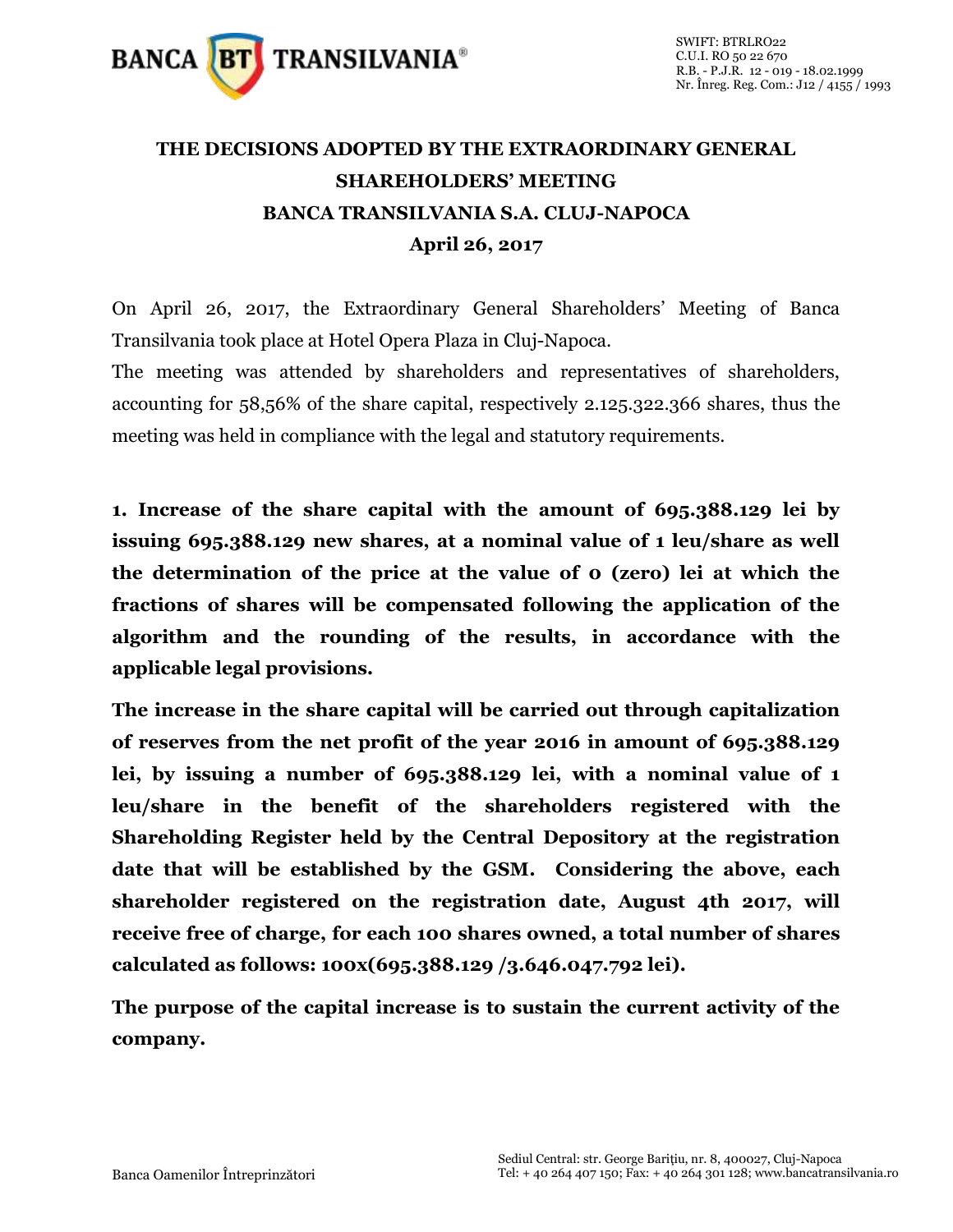

(adopted with majority of votes; the number of valid votes is 2.125.322.366, representing 58,56% of the capital share, of which 1.948.348.102 votes for, 0 votes against; 176.974.264 abstention)

**2. Approval of the share buyback by the Bank, in accordance with the applicable legal provisions, under the following terms and conditions: maximum 25.000.000 shares (0.6856% of the total shares included in the share capital) with a nominal value of RON 1/share at a minimum price equal to the market price on BSE at the moment of the buyback and a maximum price of RON 3,5 for a period of maximum 18 months as of the publishing date of the EGMS resolution in the Official Gazette of Romania, Part IV, part of a stock option plan with the purpose of implementing a remuneration program and a personnel incentive program for a period of at least 3 years as well as the payment of fixed remuneration, and the granting of a mandate for the Board of Directors for the enforcement of this resolution.**

(adopted with majority of votes; the number of valid votes is 2.125.322.366, representing 58,56% of the capital share, of which 1.409.218.031 votes for, 471.062.445 votes against; 245.041.890 abstention)

## **3. Approval of the date of August 4th, 2017 as the registration date and of the ex-date – August 3rd, 2017.**

(adopted with majority of votes; the number of valid votes is 2.125.322.366, representing 58,56% of the capital share, of which 1.964.588.317 votes for, 12.000 votes against; 160.722.049 abstention)

## **4. Approval of the date of August 7th, 2017 as the payment date for distribution of shares following the share capital increase.**

(adopted with majority of votes; the number of valid votes is 2.125.322.366, representing 58,56% of the capital share, of which 1.964.588.317 votes for, 12.000 votes against; 160.722.049 abstention)